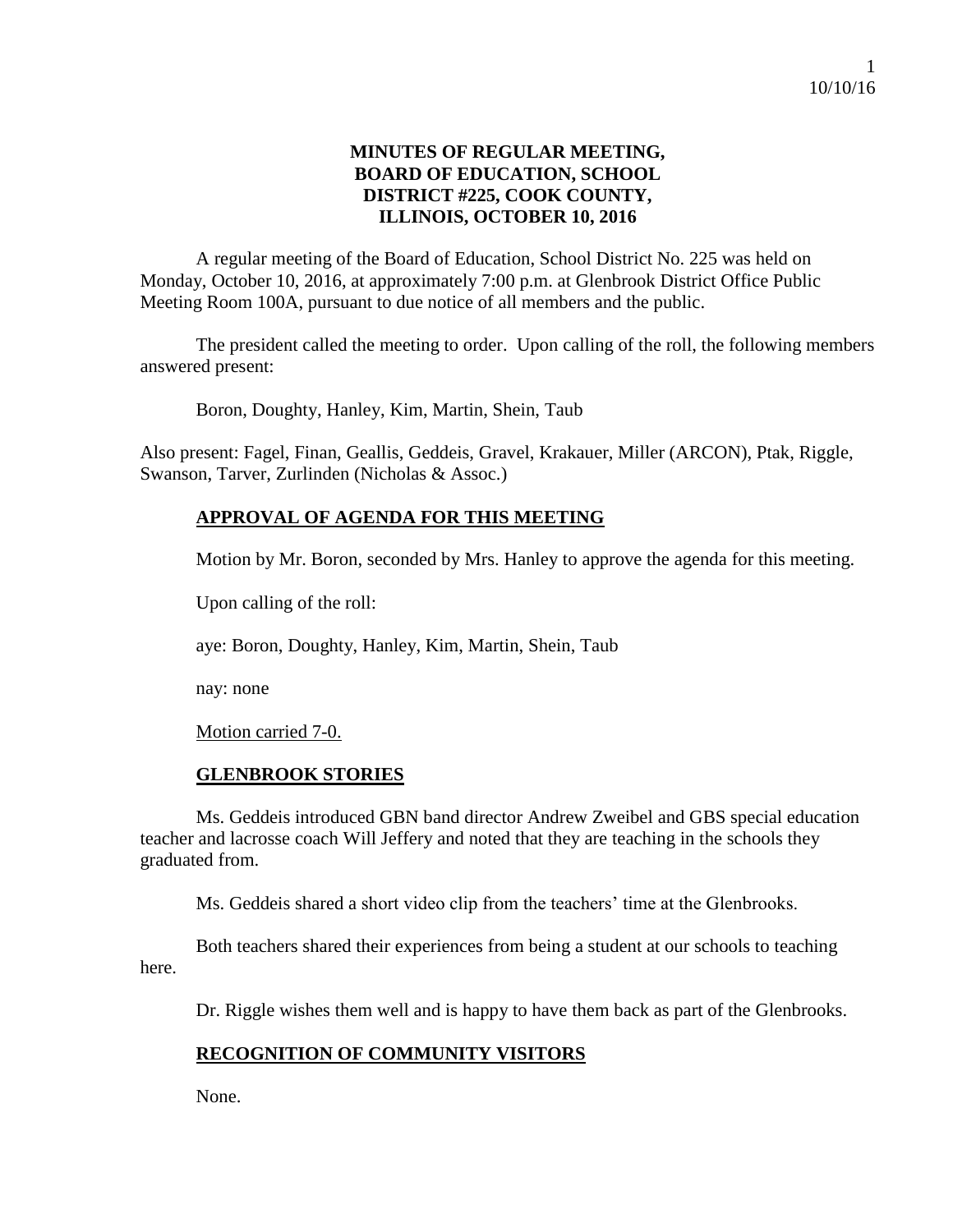# **BOARD AND SUPERINTENDENT REPORTS**

Dr. Finan stated that we have already qualified for football playoffs and school spirit is high. He asked for everyone to come out and support our team!

Ms. Fagel stated that GBS had a great homecoming weekend and approximately 1500 students attended the dance.

In response to a board member's question, Dr. Riggle stated that the administration is gathering data and the plans on providing an update on school safety at the next board meeting.

# **MOTION TO APPROVE CONSENT AGENDA**

The Board decided to pull the following minutes from consent:

- September 29, 2016 Special Closed Board Meeting
- September 28, 2016 Facility Committee Meeting
- October 5, 2016 Facility Committee Meeting

The Board will review suggested changes for the facility meetings and the changes to the closed meeting will be discussed in closed session.

Motion by Mr. Boron, seconded by Mr. Doughty to approve the following items on the consent agenda with the exception of minutes for:

- September 29, 2016 Special Closed Board Meeting
- September 28, 2016 Facility Committee Meeting
- October 5, 2016 Facility Committee Meeting
- 1. Appointments
- a) Certified none
- b) Support Staff

| Name           | Building/Position  | Calendar/FTE/Start  | Schedule/Salary  | Hourly Wage |
|----------------|--------------------|---------------------|------------------|-------------|
|                |                    | Date                |                  |             |
| Bolotnikov,    | GBS/English IA     | 186.5               | IA-2 Step 3      | \$18.95     |
| Michael        |                    | .67                 | \$26,469         |             |
|                |                    | 09.22.16            |                  |             |
| Gilbert, Deana | <b>ADM Payroll</b> | 239                 | CT2-3 Step 12    | \$27.79     |
| (job transfer) | Specialist         | .92                 | \$53,129         |             |
|                |                    | 10.10.16            |                  |             |
| Ahmed, Zia     | ADM Tech           | $10/1/16 - 6/30/17$ | \$11,700 Stipend | N/A         |
|                | Services Co-       |                     |                  |             |
|                | Manager            |                     |                  |             |
| Manly, Ryan    | ADM Tech           | $10/1/16 - 6/30/17$ | \$11,700 Stipend | N/A         |
|                | Services Co-       |                     |                  |             |
|                | Manager            |                     |                  |             |

- 2. Resignations/Terminations
- a) Certified none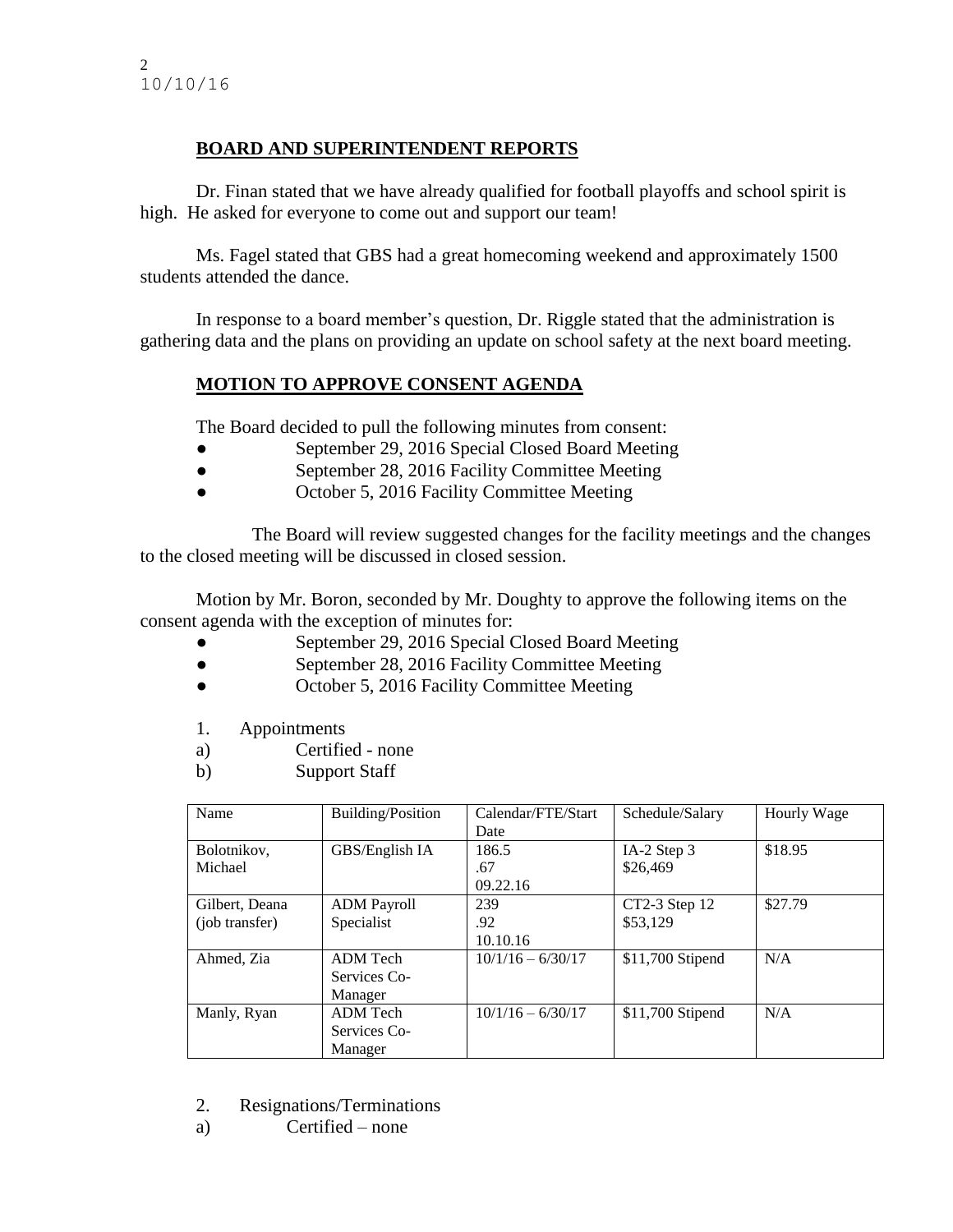### b) Support Staff

| Name                              | osition           | r cc<br>Effective | School |
|-----------------------------------|-------------------|-------------------|--------|
| <b>Y</b><br>Irene<br>Koliopoulos. | <b>RDL</b><br>1 ש | 09<br>7.21.IO     | GBOC   |

### 3. FOIA

4. Vendor Bills

| <b>Description</b>  | Amount | <b>Attached register dated</b>  |
|---------------------|--------|---------------------------------|
| Vendor Checks Nos.  |        | $$1,241,717.40$ October 4, 2016 |
| 74012 through 74277 |        |                                 |

5. Payroll - none

| 6. | Imprest |
|----|---------|
|----|---------|

| <b>Description</b>                         | <b>Amount</b> | <b>Represented by checks Numbers</b> |
|--------------------------------------------|---------------|--------------------------------------|
| Reimbursement of the Revolving Fund for    | \$66,030.79   | 23577-23625                          |
| Employees for the month of September       |               | 23645-23771                          |
|                                            |               | 23795-23824                          |
|                                            |               | 23859-23896                          |
|                                            |               | 23930-23936                          |
|                                            |               | 23939-23963                          |
| Reimbursement of the Revolving Fund for    | \$280,251.82  | 23626-23644                          |
| Vendors for the month of September         |               | 23772-23794                          |
|                                            |               | 23825-23858                          |
|                                            |               | 23897-23929                          |
|                                            |               | 23937-23938                          |
|                                            |               | 23964-23981                          |
| Checks issued in May voided in September   |               | 23578,23582,23805,23903,23926        |
| Check issued in previous months, voided in |               | 23500                                |
| September:                                 |               |                                      |

- 7. Minutes
- September 26, 2016 Regular Board Meeting
- September 26, 2016 Closed Board Meeting
- September 29, 2016 Special Board Meeting
- September 29, 2016 Special Closed Board Meeting
- September 28, 2016 Facility Committee Meeting
- October 5, 2016 Facility Committee Meeting
- 8. Gifts

| <b>Gift F</b><br>From | $\sim$<br>of Item<br>A mount | School               | <b>Department</b>            | Account      |
|-----------------------|------------------------------|----------------------|------------------------------|--------------|
| Anonymous             | 0.500.00                     | $\operatorname{GBN}$ | <b>Business</b><br>Incubator | 00027<br>o∠∪ |

Upon calling of the roll:

aye: Boron, Doughty, Hanley, Kim, Martin, Shein, Taub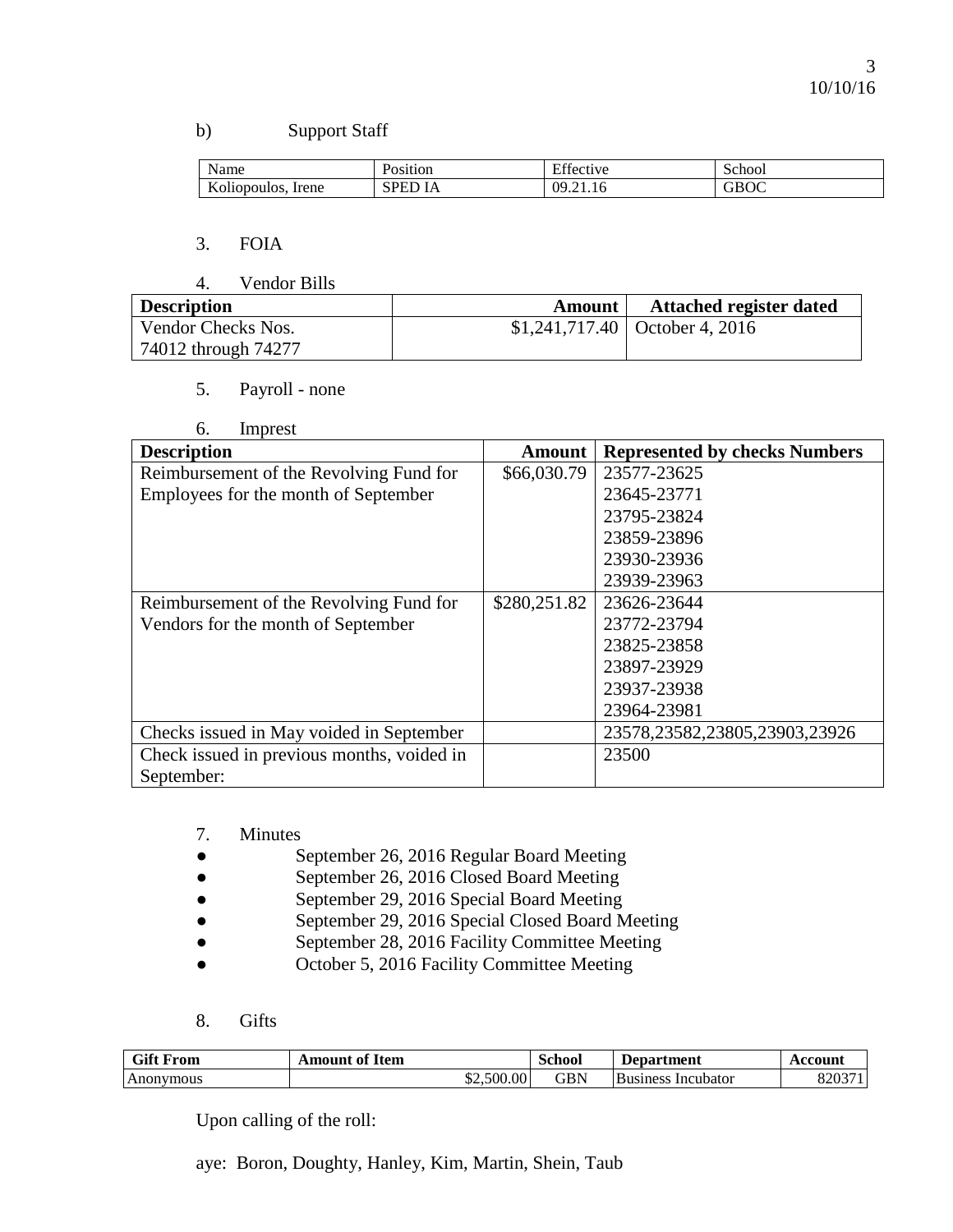nay: none

Motion carried 7-0.

# **DISCUSSION/ACTION: RECOMMENDED CAPITAL PROJECTS SUMMER OF 2017**

Dr. Ptak and Dr. Gravel presented the recommended capital projects for summer of 2017-FY2018 budget which included:

- Reviewing the capital projects timeline
- Explaining the Capital Projects Funding
	- o Life Safety Bonds
	- o Operating Fund Transfers (Pay as you go method)
- Providing a Summary of Recommended Capital Projects o These projects have already been approved
- Reviewing the Recommended Projects Funded by Life Safety Bonds
	- o Summary of Key Life Safety Projects
	- o Recommend Life Safety Projects by Project Category (Original estimates vs. Revised estimate)
- Recommending the Capital Projects Funded through Operating Funds

Dr. Riggle stated that at the facility committee meeting, it was agreed that this would be a good time for the Finance Committee to review the budget assumptions we have used in the past and decide if this is what we want to do going forward. He explained that there is a lot for the Finance Committee to do in October, so in miscellaneous topics we will look at our calendars to schedule finance committee meetings.

Dr. Ptak stated that the new project that is being brought to the Board for consideration is a reconfiguration of GBN classrooms and explained the reasoning.

Dr. Gravel stated that this year additional information was provided when reviewing the projects including: architectural fee, construction management fee, biding/marking contingency, construction contingency. He stated that from a budgetary standpoint we are in good shape.

In response to board members' questions, the administration:

- Answered clarifying questions regarding what happens if we do not use all the money on these projects
- Provided additional detail on capital projects funding sources
- Answered clarifying questions regarding operating fund transfers
- Stated that the GBN classrooms project is just for reconfiguration, if the schools want new furniture that would be a small building project expense
- Answered clarifying questions regarding the GBN reconfiguration project
- Explained how the reconfiguration of GBN classroom discussion came about
- Explained what happens to the transfer of monies if it is not used for the reconfiguration of GBN classrooms (if the board agrees it will allow ARCON to draw the designs)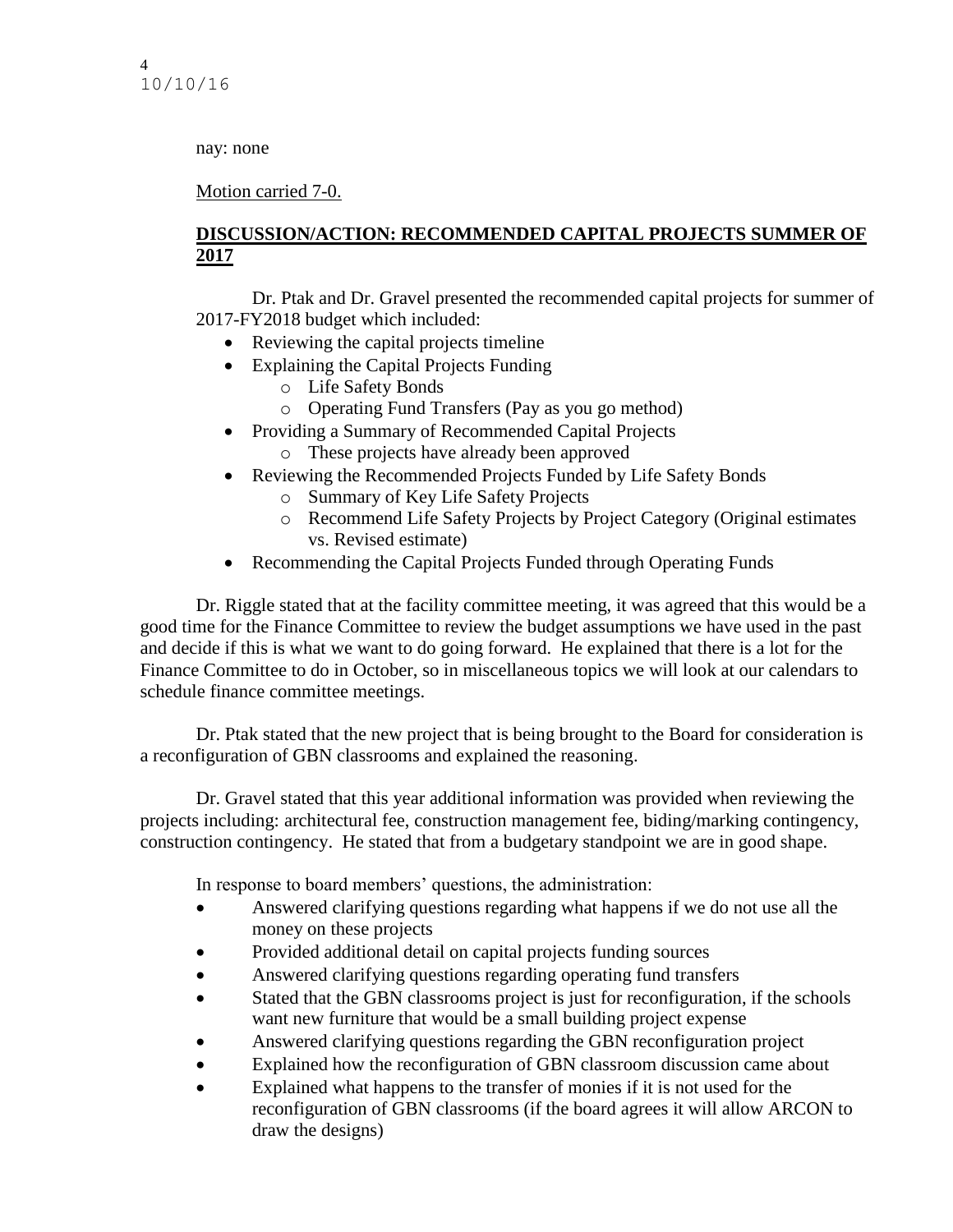- Stated that they will work with the principals and their staff to create a list in an ideal situation so that if there is money we could work on projects that should be done to make the school better
- Explained that the 1.5 million is a place holder for capital projects; currently we are only planning on using the \$476,000 so part of the budget may not be spent
- The administration anticipates only a slight variation on the costs and scope of projects, but does not expect projects to exceed 1 million

A board member explained that three facility committee meetings were held to discuss the GBN reconfiguration project and shared the challenges that the small room size and the life safety projects present. The project made sense from a long-term savings perspective. The benefits of the project were discussed. It is a large expenditure. The board member spoke in support of building administration stating that they try to get by with what they have, but the time has come for this project. He agreed that there should be a building priority list, but globally the project had an overall positive effect. It makes sense to do this project now because if we don't do the reconfiguration the other projects would have made the classrooms worse in terms of square footage.

Dr. Finan explained that the schools do have a priority list, but the small building projects have a limit of \$150,000. He stated that this project made sense with the air handlers and believes it would be a benefit to the students and the school if the Board decides to approve this project.

Dr. Riggle suggested to Ms. Fagel that she should work with Mr. Freund to review her classrooms as well.

In response to a board member's question, Dr. Riggle stated there is no benefit to approving this item this evening. The projects can be placed on the 10/24 consent agenda for approval.

# **DISCUSSION/ACTION: BOARD POLICIES 7300: GRADUATION REQUIREMENTS 6100: VOLUNTARY TERMINATION BENEFITS FOR CERTIFIED ADMINISTRATORS AND SUPERVISORS**

Dr. Riggle passed out a revised document on Board Policy 6100.

Dr. Riggle explained that Policy 7300 has been revised to include Civics as a graduation requirement for this year's freshmen (class of 2020). Dr. Riggle stated this policy will need additional work for our special education students.

This policy will not be on consent on 10/24, but will come back in the future after additional work is done.

Dr. Riggle explained Policy 6100 was discussed last spring and has been revised to contain language that allows administrators who are planning to retire, to receive compensation for up to 10 unused vacation days in the form of a VEBA payment after they leave the district. This same condition exists for our support staff and it represents some relief for administrators who currently struggle with using all of their earned vacation time during their last year of employment. It has no impact on their creditable earnings for TRS.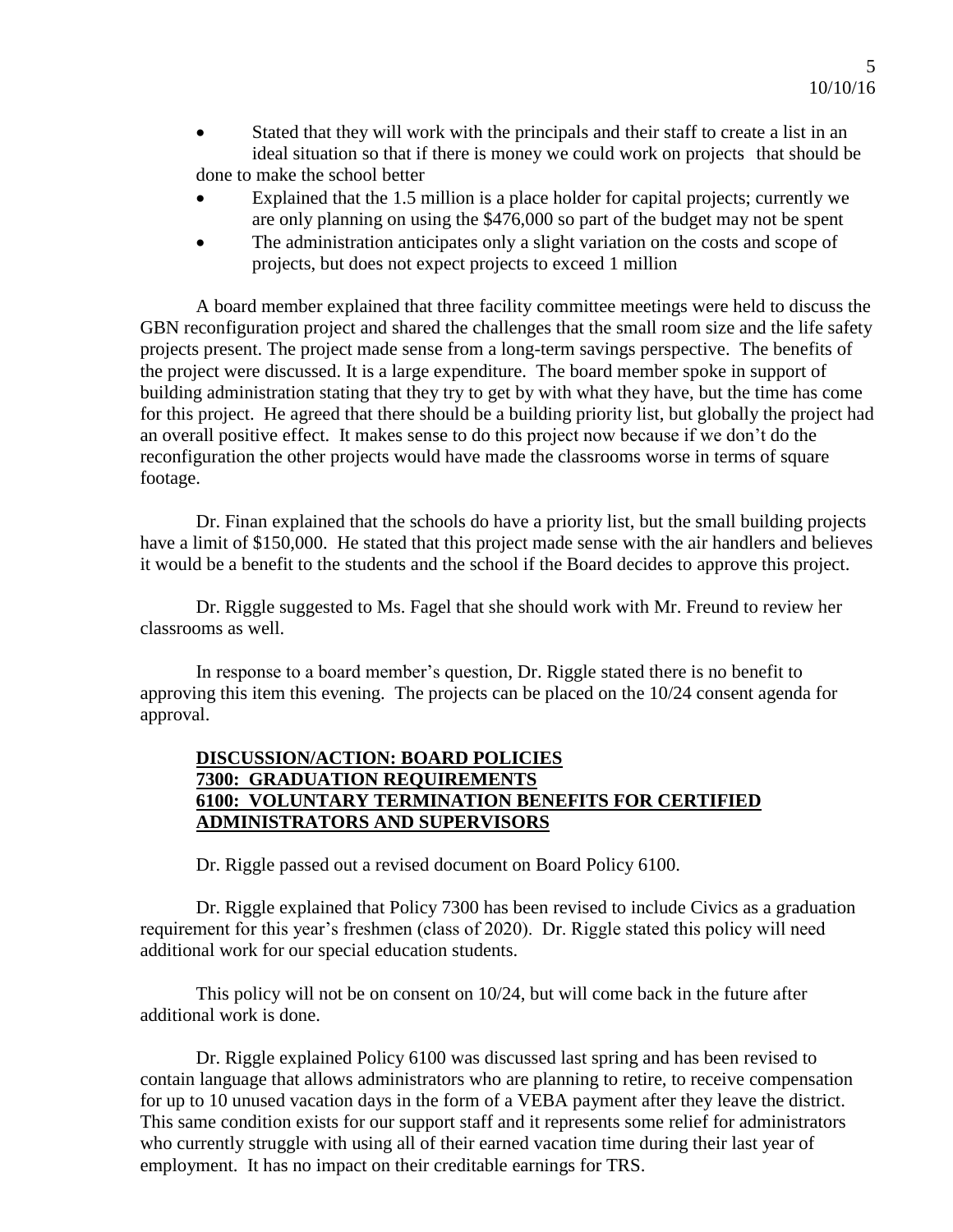In response to a board member's questions, the VEBA payment has to be used for health care, it does not expire and it is administered by a third party administrator.

A board member stated that for an employee's mental health he feels that it is important that employees take their vacation time.

Dr. Riggle explained that our administrators are more actively trying to use their vacation time, but we have a very dedicated staff. He noted that we encourage the employees to take their vacation, but we do not tell them when they have to take it. Our staff is very professional and try to take their time when it does not affect the operation of the schools.

Policy 6100 can be placed on the 10/24 consent agenda for approval.

# **MISCELLANEOUS TOPICS**

Dr. Riggle stated that he needs to schedule a Finance Committee Meeting. The meeting was scheduled for:

Thursday, Nov. 3- 7:30 a.m. District Office Public Mtg. Rm. 100A

In response to a board member's questions, Dr. Riggle stated:

- The administration will have some recommendations to improve our current safety conditions at the next Board meeting
- There is a perception that the administration is in denial that we have a drug problem which is not true, but it is difficult to gage the drug problem in the communities
- He is looking to the Board to answer if they feel there is a drug crisis

A board member stated that he believes that incentives instead of deterrents is the way to go. His concern is that we have a safe learning environment for our students and help them to make good decisions.

The Board president stated that this topic is not on the agenda so this conversation should be had at the October 24<sup>th</sup> meeting.

Dr. Riggle noted that homework is the big agenda item at the October 24 board meeting, but open to suggestions from the Board to the order of the agenda topics.

A board member asked the administration to research what incentives other districts are using to help with the drug challenge and how we can work with middle schools.

Dr. Riggle stated that this information will not be available for the October 24 board meeting, but can be discussed at a future meeting.

# **REVIEW AND SUMMARY OF BOARD MEETING**

Mon., October 24, 2016 7:00 p.m. Regular Board Mtg. (District Office Public Mtg. Rm. 100A)

# **MOTION TO MOVE INTO CLOSED SESSION**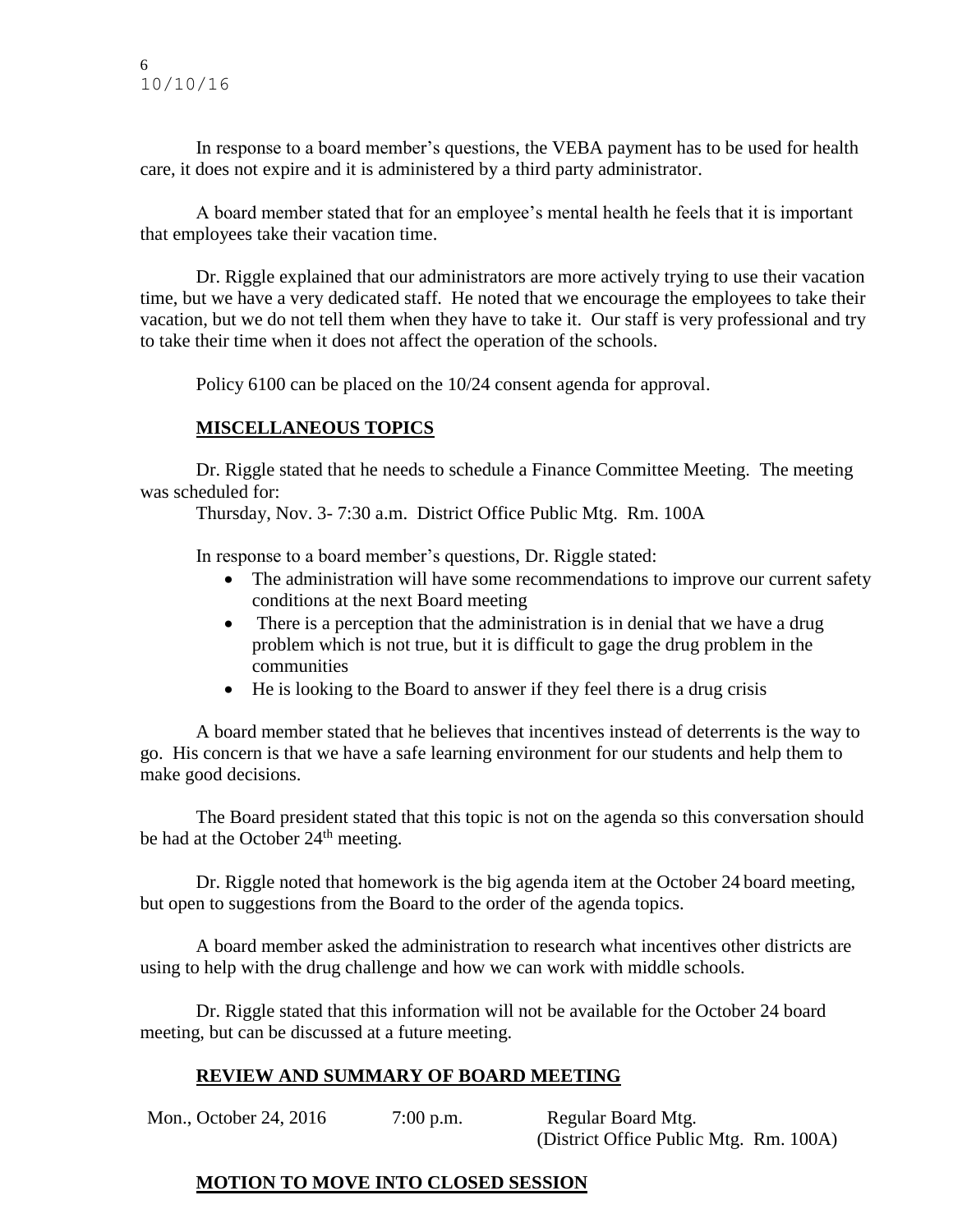Motion by Mr. Boron, seconded by Mr. Doughty to move into closed session at approximately 8:46 p.m. to consider the appointment, employment, compensation, discipline, performance, or dismissal of specific employees of the public body or legal counsel for the public body, including hearing testimony on a complaint lodged against an employee of the public body or against legal counsel for the public body to determine its validity; security procedures and the use of personnel and equipment to respond to an actual, a threatened, or a reasonably potential danger to the safety of employees, students, staff, the public, or public property; student disciplinary cases; . (Section 2(c) (1), (8) and (9) of the Open Meetings Act).

Upon calling of the roll:

aye: Boron, Doughty, Hanley, Kim, Martin, Shein, Taub

nay: none

Motion carried 7-0.

The Board returned to open session at 10:10 p.m.

# **ACTION REGARDING APPROVAL OF MINUTES**

Motion by Mr. Boron, seconded by Mrs. Hanley to approve the following minutes as amended:

- September 29, 2016 Special Closed Board Meeting
- September 28, 2016 Facility Committee Meeting
- October 5, 2016 Facility Committee Meeting

Upon calling of the roll:

aye: Boron, Doughty, Hanley, Kim, Martin, Shein, Taub

nay: none

Motion carried 7-0.

# **ACTION REGARDING EMPLOYEE DISCIPLINE**

Motion by Mr. Boron, seconded by Mr. Doughty to accept the Remediation Plan for employee Thomas Ingram as discussed in closed session.

Upon calling of the roll:

aye: Boron, Doughty, Hanley, Kim, Martin, Shein, Taub

nay: none

Motion carried 7-0.